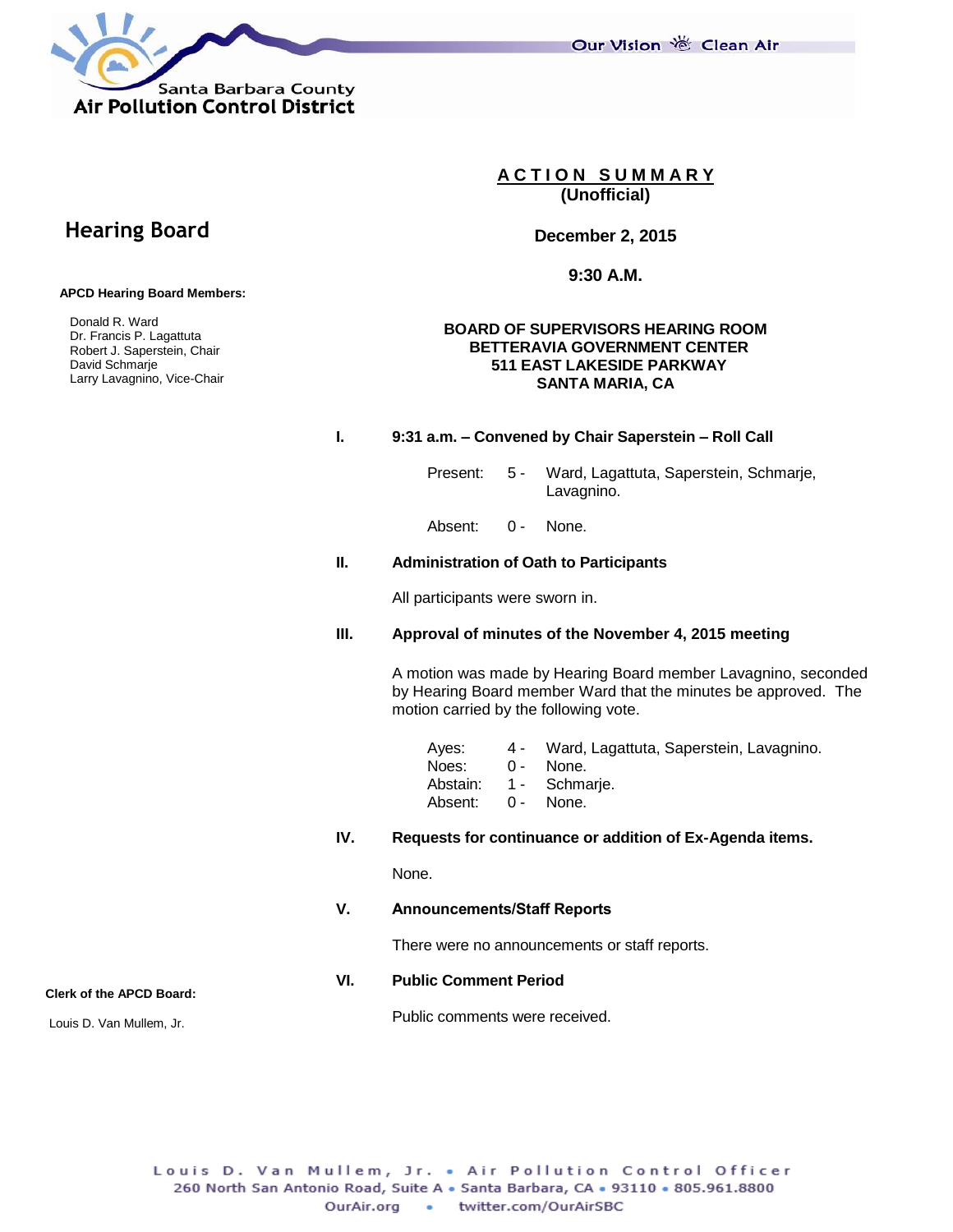- **VII. Public Hearings**
	- **1) Case No. – 2015-32-R - Venoco, Inc.**

**6267 Carpinteria Avenue, Carpinteria, CA 93013**

**Hearing – To consider an application by Venoco, Inc. submitted on October 20, 2015 for a Regular Variance from District Rule 206, Condition 9.C.17 of Part 70/Permit to Operate 7904. The Petitioner operates the equipment described in the Petition at the Ellwood Onshore Facility (EOF) located approximately 14 miles west of the City of Santa Barbara, California and is currently operating under Interim Variance Order 2015-31-I.**

John Garnett appeared on behalf of the Petitioner; Mike McKay represented the District; Jerry Czuleger acted as Counsel for the Hearing Board.

Following testimony by the Petitioner and the District, the Hearing Board unanimously agreed that the six findings had been met. A motion was made by Hearing Board member Lagattuta, seconded by Hearing Board member Schmarje to accept the findings as stated by the Hearing Board and that the variance be granted as submitted in the draft Findings and Order with the exception that the Petitioner provide increments of progress reports monthly, rather than quarterly. Regular Variance number 2015-32-R was granted with conditions as specified in the Findings and Order for the period of October 22, 2015 through October 21, 2016, or the date compliance is acheived, whichever occurs first, by the following vote:

- Ayes: 5 Ward, Lagattuta, Saperstein, Schmarje, Lavagnino.
- Noes: 0 None.
- Abstain: 0 None.
- Absent: 0 None.

**2) Case No. – 2015-35-R - Freeport McMoRan Oil & Gas 201 South Broadway, Orcutt, CA 93455**

**Hearing – To consider an application by Freeport McMoRan Oil & Gas submitted on November 2, 2015 for a Regular Variance from District Rules 359 and 206, Condition 9.C.3 of Part 70/Permit to Operate 9105. The Petitioner operates the equipment described in the Petition on Platform Hidalgo located on the Outer Continental Shelf (OCS) lease tract OCS-P-0450 approximately 7 miles offshore Pt. Arguello, California.**

Glenn Oliver appeared on behalf of the Petitioner; Mike McKay represented the District; Jerry Czuleger acted as Counsel for the Hearing Board.

Following testimony by the Petitioner and the District, the Hearing Board unanimously agreed that the six findings had been met. A motion was made by Hearing Board member Ward, seconded by Hearing Board member Lagattuta to accept the findings as stated by the Hearing Board and that the variance be granted as submitted in the draft Findings and Order with the inclusion of minor clerical modifications. Regular Variance number 2015-35-R was granted with conditions as specified in the Findings and Order for the period of December 2, 2015 through December 1, 2016, or the date the facility resumes platform operations, whichever occurs first, by the following vote:

- Ayes: 5 Ward, Lagattuta, Saperstein, Schmarje, Lavagnino.
- Noes: 0 None.
- Abstain: 0 None.
- Absent: 0 None.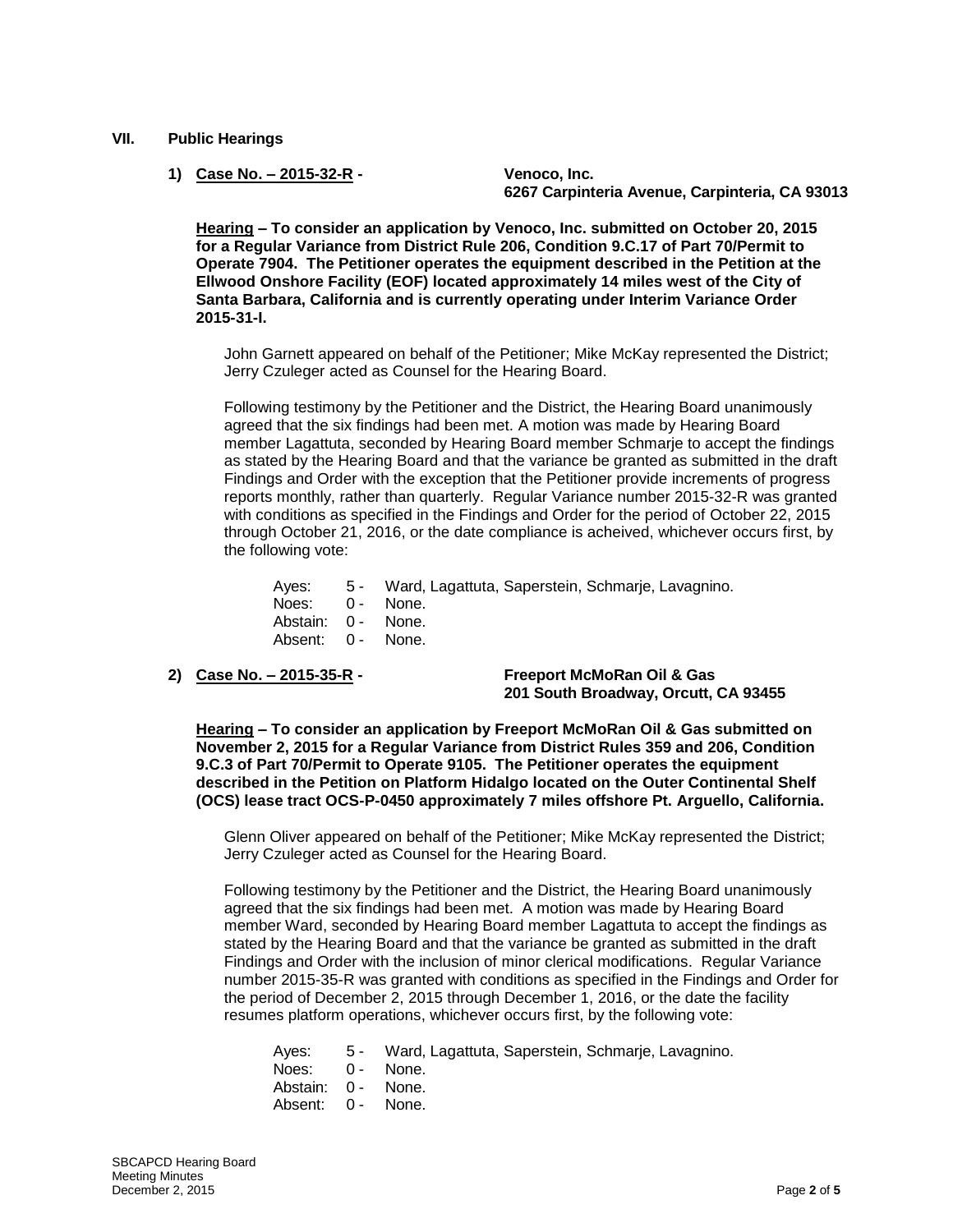**3) Case No. – 2015-36-R - Freeport McMoRan Oil & Gas 201 South Broadway, Orcutt, CA 93455**

**Hearing – To consider an application by Freeport McMoRan Oil & Gas submitted on November 2, 2015 for a Regular Variance from District Rules 328, 359, and Rule 206, Conditions 9.C.2 and 9.C.3 of Part 70/Permit to Operate 9103. The Petitioner operates the equipment described in the Petition on Platform Harvest located on the Outer Continental Shelf (OCS) lease tract OCS-P-0315 approximately 10 miles offshore Pt. Arguello, California.**

Glenn Oliver appeared on behalf of the Petitioner; Mike McKay represented the District; Jerry Czuleger acted as Counsel for the Hearing Board.

Following testimony by the Petitioner and the District, the Hearing Board unanimously agreed that the six findings had been met. A motion was made by Hearing Board member Lavagnino, seconded by Hearing Board member Lagattuta to accept the findings as stated by the Hearing Board and that the variance be granted as submitted in the draft Findings and Order with the inclusion of minor clerical modifications. Regular Variance number 2015-36-R was granted with conditions as specified in the Findings and Order for the period of December 2, 2015 through December 1, 2016, or the date the facility resumes platform operations, whichever occurs first, by the following vote:

Ayes: 5 - Ward, Lagattuta, Saperstein, Schmarje, Lavagnino. Noes: 0 - None. Abstain: 0 - None.

Absent: 0 - None.

**4) Case No. – 2015-37-R - Freeport McMoRan Oil & Gas 201 South Broadway, Orcutt, CA 93455**

**Hearing – To consider an application by Freeport McMoRan Oil & Gas submitted on November 2, 2015 for a Regular Variance from District Rule 206, Condition 9.C.1(b) and the approved CEMS Plan of Part 70/Permit to Operate 5704. The Petitioner operates the equipment described in the Petition at the Gaviota Oil & Heating Facility (GOHF), located at 17100 Calle Mariposa Reina, Gaviota, CA.**

Glenn Oliver appeared on behalf of the Petitioner; Mike McKay represented the District; Jerry Czuleger acted as Counsel for the Hearing Board.

During testimony, Mr. McKay stated that relief of the CEMS plan (Rule 328) requested in the petition was inadvertently omitted from the draft Findings and Order, but should be included. Following testimony by the Petitioner and the District, the Hearing Board unanimously agreed that the six findings had been met. A motion was made by Hearing Board member Lavagnino, seconded by Hearing Board member Ward to accept the findings as stated by the Hearing Board and that the variance be granted as submitted in the draft Findings and Order with the inclusion of minor clerical modifications, as well as the addition of Rule 328. Regular Variance number 2015-37-R was granted with conditions as specified in the Findings and Order for the period of December 2, 2015 through December 1, 2016, or the date the facility resumes platform operations, whichever occurs first, by the following vote:

- Ayes: 5 Ward, Lagattuta, Saperstein, Schmarje, Lavagnino.
- Noes: 0 None.
- Abstain: 0 None.
- Absent: 0 None.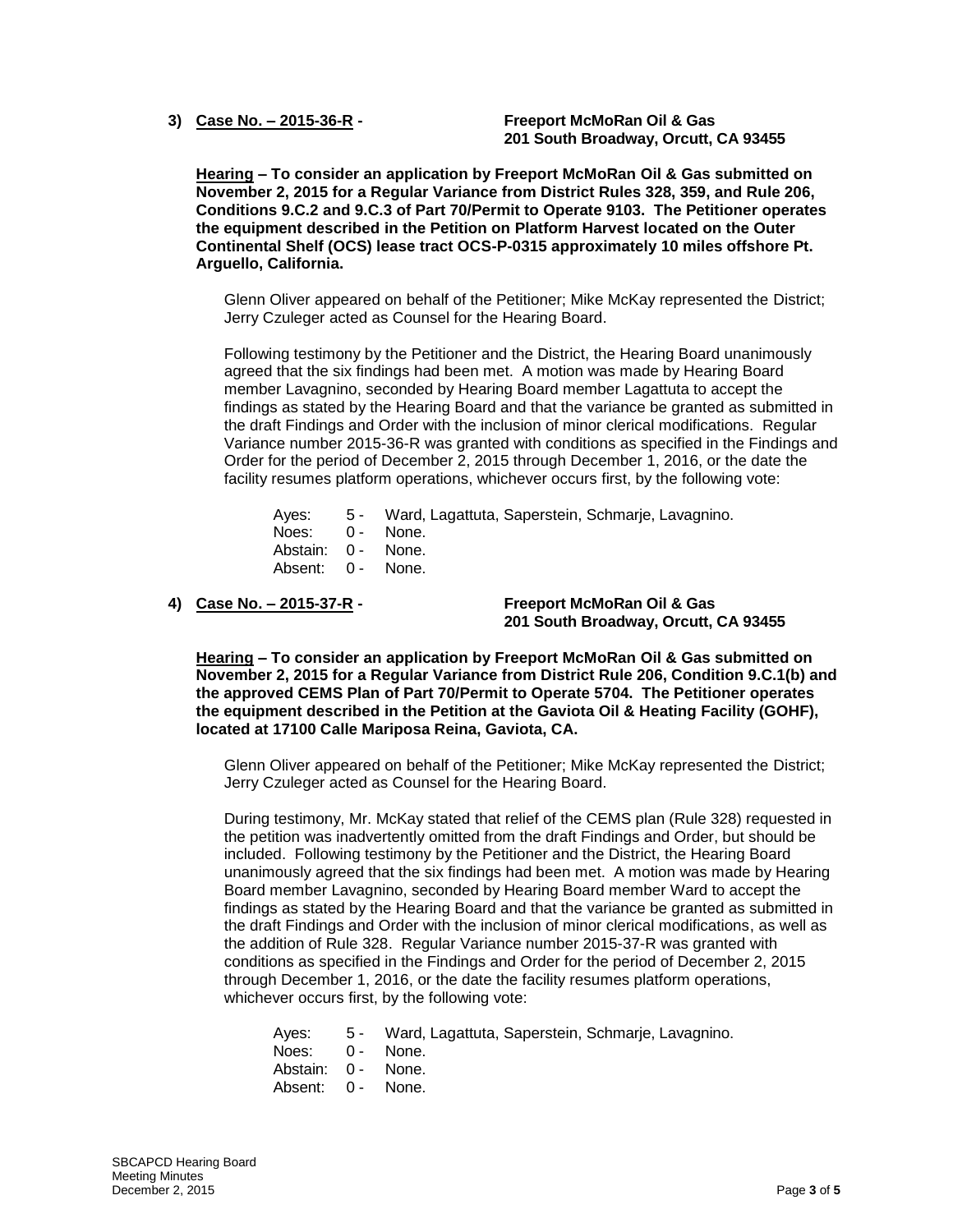**5) Case No. – 2015-38-R - Freeport McMoRan Oil & Gas 201 South Broadway, Orcutt, CA 93455**

**Hearing – To consider an application by Freeport McMoRan Oil & Gas submitted on November 2, 2015 for a Regular Variance from District Rules 359 and 206, Condition 9.C.3 of Part 70/Permit to Operate 9104. The Petitioner operates the equipment described in the Petition on Platform Hermosa located on the Outer Continental Shelf (OCS) lease tract OCS-P-0316 approximately 10 miles offshore Pt. Arguello, California.**

Glenn Oliver appeared on behalf of the Petitioner; Mike McKay represented the District; Jerry Czuleger acted as Counsel for the Hearing Board.

Following testimony by the Petitioner and the District, the Hearing Board unanimously agreed that the six findings had been met. A motion was made by Hearing Board member Ward, seconded by Hearing Board member Lagattuta to accept the findings as stated by the Hearing Board and that the variance be granted as submitted in the draft Findings and Order with the inclusion of minor clerical modifications. Regular Variance number 2015-38-R was granted with conditions as specified in the Findings and Order for the period of December 2, 2015 through December 1, 2016, or the date the facility resumes platform operations, whichever occurs first, by the following vote:

|                    | Ayes: 5 - Ward, Lagattuta, Saperstein, Schmarje, Lavagnino. |
|--------------------|-------------------------------------------------------------|
| Noes: 0 - None.    |                                                             |
| Abstain: 0 - None. |                                                             |
| Absent: 0 - None.  |                                                             |

## **VIII. ADMINISTRATIVE AGENDA**

**Approved by vote on one motion. These items read only on request of Hearing Board members.**

**The following Variance Orders have been approved by the Air Pollution Control District Hearing Board. These orders are available for inspection and reproduction during normal business hours at the office of the Air Pollution Control District, 260 North San Antonio Rd., Suite A, Santa Barbara, California 93110.**

**A-1) Case No. – 2015-31-I – Venoco, Inc. 6267 Carpinteria Avenue, Carpinteria, CA 93013**

**On October 23, 2015 Hearing Board member Donald Ward approved an Interim Variance for the period of October 22, 2015 through January 19, 2016, or the date of decision on Petitioner's request for a Regular Variance, whichever occurs first. Said variance provides relief from District Rule 206, Condition 9.C.17 of Part70/Permit to Operate 7904 and allows for continued operation of the Petitioner's EOF facility without meeting the air station monitoring requirements.**

**A-2) Case No. – 2015-33-I – Imerys 2500 Miguello Road, Lompoc, CA 93436**

**On November 6, 2015 Hearing Board member Larry Lavagnino approved an Interim Variance for the period of November 2, 2015 through January 30, 2016, or the date of decision regarding the Petitioner's request for a 90-Day Variance, whichever occurs first. Said variance provides relief from District Rule 206, Condition 9.C.1(a) of Permit to Operate 5840-R4 and allows for continued operation of the 370 Scrubber while the cause of excess emissions is found, and repairs and retesting are completed.**